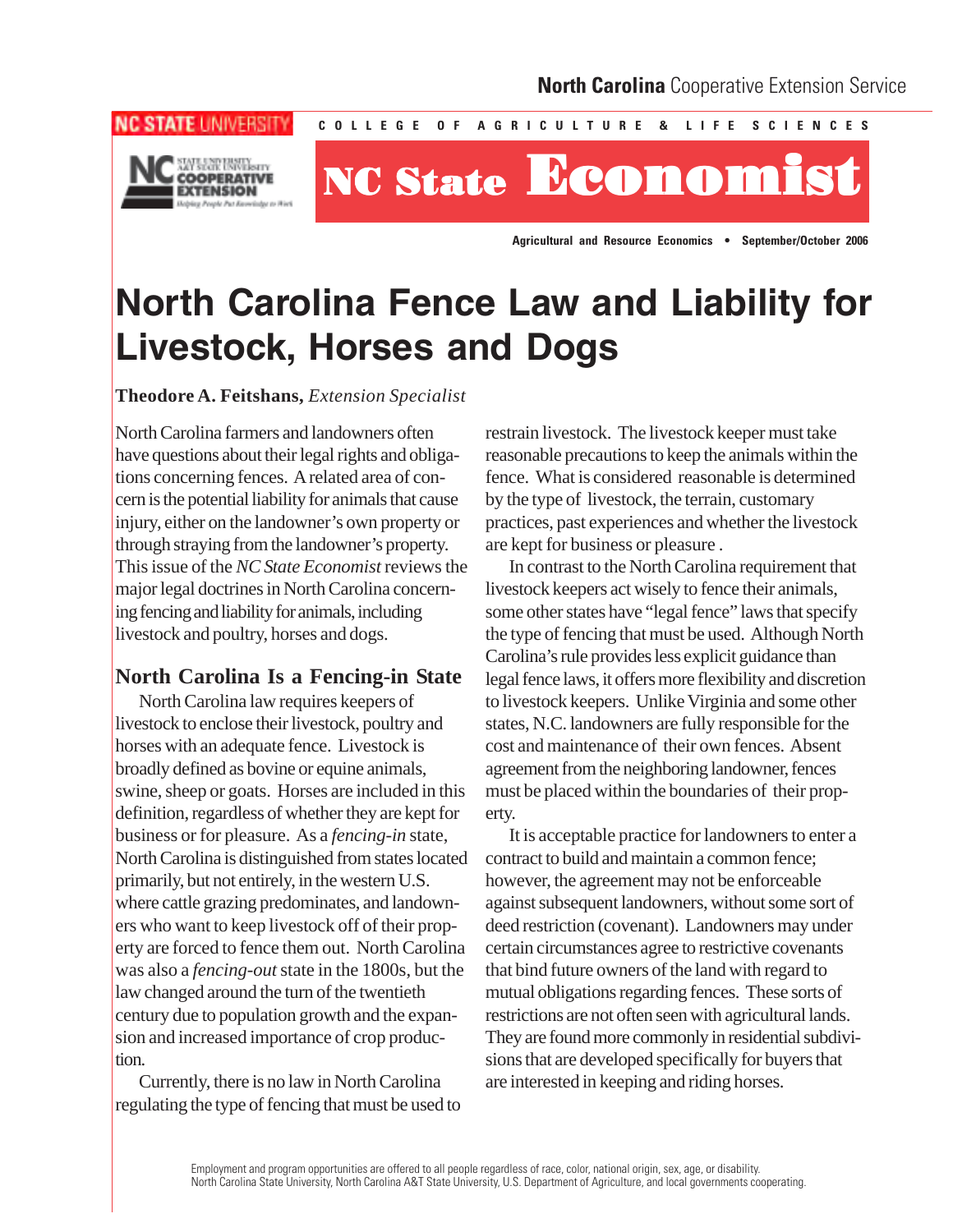#### **Liability for Loose Livestock**

Livestock keepers who do not act reasonably to keep their animals properly fenced are liable for damages caused by their stray animals. This potential liability could range from damage to a neighbor's vegetable garden to a fatal traffic accident. In addition, a livestock keeper in North Carolina who knowingly or recklessly fails to keep his animals fenced can be charged by the police or sheriff with a misdemeanor.

Liability for damages caused by stray livestock depend upon whether the livestock keeper took sensible steps to keep the livestock fenced. A person who fails to act reasonably is by legal definition negligent, and may be liable if the damages that occurred were a foreseeable result of the negligence. On the other hand, livestock keepers who have acted reasonably will not be liable even though livestock escaped. For example, a farmer may have a sound fence that has successfully contained his or her cattle. If a tornado knocks the fence down and the cattle immediately escape and are hit by a car, it is unlikely that the farmer will be liable for injury to the car or the driver. The farmer would not be expected to construct tornado-proof fences, although in this example he or she would be expected to act promptly to recover the stray cattle and repair the fence.

When livestock have escaped and caused damage, the question of whether the livestock keeper did or did not act prudently to restrain the animals is likely to be disputed. These disputes are resolved by negotiation between the parties, by insurance adjusters, or by juries in court.

## **Liability for Livestock on One's Own Property**

Even where the livestock is successfully contained, a landowner may still face liability from injury to those who enter the land and thereby expose themselves to the livestock. The status of the entrant on the land is very important to determining liability for injuries. Adult trespassers are generally owed little and are unlikely to prevail in any action against the livestock

owner. However, those on the land with permission and children, with or without permission, are generally owed a much higher duty by the landowner. Some entrants with permission are owed a lower duty established by statute. These entrants include noncommercial recreational users of land and trails, and patrons of commercial equine establishments.

Those injured by livestock may sue, even when their grounds for suit are poor. This forces the landowner to incur legal fees and other expenses. Liability insurance, which usually obligates the insurer to defend the landowner at its cost, is therefore essential for all landowners (including renters) who keep livestock. Homeowners who own a horse may be unaware their homeowner's policy does not typically provide coverage for liability arising from injuries caused by the horse. Such individuals should obtain additional coverage for the horse.

#### **Right to Impound Stray Animals**

The North Carolina statues provide a mechanism by which any person "may take up any livestock running at large or straying and impound the same." A person impounding stray livestock is required to give "good and wholesome feed and water" for the animals and immediately notify the owner, if known. To get the animal back, the owner must pay the costs of keeping the animal plus any damages caused by the animal. If the owner cannot be found or refuses to pay, there is a further procedure for providing public notice and conducting a public sale of the animal. North Carolina encourages impounding stray animals rather than killing them. A person who kills a stray when it was reasonably possible to impound may be civilly liable for its value and may even be guilty of a misdemeanor where the killing was done wantonly.

#### **Division Fences**

Division fences are also known as boundary fences. The law relating to division fences is driven by the law requiring that livestock be fenced in. If a property owner does not keep livestock, he has no duty to fence his property. Likewise, that owner has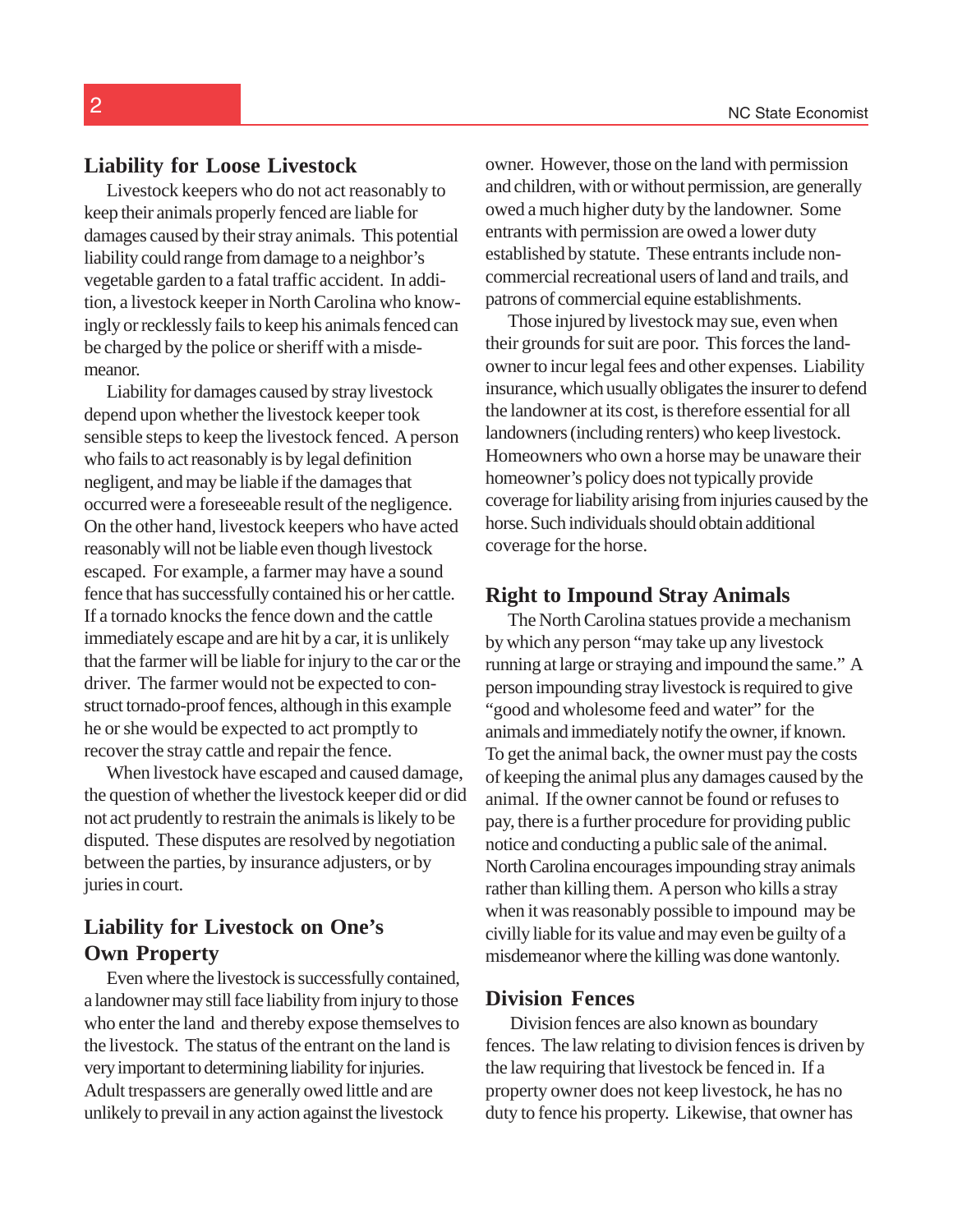no obligation to share in the cost of building or maintaining a division fence that a neighbor may wish to build.

Of course, neighbors have numerous incentives to negotiate about division fences. For instance, a landowner who decides to keep livestock may want to rely upon the fence already constructed by his neighbor. The landowner should reach an agreement in a written contract with the neighbor about responsibility for maintenance and possibly some payment for the value of the fence. Otherwise, he or she will be liable to his or her neighbor for damage the livestock cause to the fence or if the livestock escape through the fence.

Agreements about division fences should be put in writing to avoid later disagreements about each neighbor's responsibilities. A simple handwritten letter signed by both sides is usually effective, although an attorney can help to draft an agreement that will avoid future pitfalls. If neighbors are negotiating easements or covenants for fences, or if they want an agreement that will be effective against future owners, they should use an attorney to draft and properly record the agreement.

#### **Dogs**

Dogs are not considered livestock under the fencing laws. Nevertheless, there are numerous requirements that dogs be fenced or restrained. By state law, dog owners are strictly liable for any offpremises damage to livestock or poultry caused by their dogs. Strict liability means the dog owner is liable even if the owner took all reasonable steps to keep the dog restrained and the dog escaped anyway.

It is a misdemeanor to allow dogs to run unaccompanied at night, or to allow a female dog "in heat" to run at large at any time. State law places further restrictions on owners of dogs that are determined to be "dangerous" by a local authority; dogs that are fighting dogs; dogs that have attacked or viciously threatened a person; and dogs that have attacked another domestic animal on another's property. Owners of dangerous dogs that injure people face substantial fines and even imprisonment, as well as

strict liability to the victim.

Many local governments and counties also have "leash laws" or other ordinances that pertain to dogs. These ordinances regulate a wide range of issues, including the total number of dogs that may be kept. The local animal control office should be consulted for more specific information. Some homeowners associations also have rules governing the keeping of dogs if the properties in the subdivision contain covenants that permit such regulations. Even if there is no homeowners association, restrictive covenants in each deed in a subdivision may restrict dog ownership by each property owner in the subdivision. Restrictive covenants may be enforced by any property owner in the subdivision through a lawsuit.

It is often erroneously assumed by dog owners that North Carolina is a "one bite" state, meaning that liability for a dog cannot arise unless the dog has previously bitten or injured someone. While there are states where this is the rule, there are no free bites in North Carolina. Liability for injuries caused by a dog will depend upon whether the injury was foreseeable. Threatening behavior short of actual injury, as well as the general tendencies of the breed, are all factors that the court may consider in determining whether the dog owner should have taken additional steps to protect others. Breed remains controversial because there is often a great deal of variation in behavior within a breed; however, it is a factor that North Carolina courts have considered in assessing liability.

#### **Animal Cruelty**

Owners and caretakers of livestock, poultry, horses, and dogs have a legal obligation to properly care for those animals. Failure to properly care for one's animals can result in them being taken by a county or city authority. In addition, those subjecting animals or fowl to cruel or neglectful treatment may be criminally liable. Killing the livestock, poultry, horses or dogs of others without justification may also be a source of criminal liability.